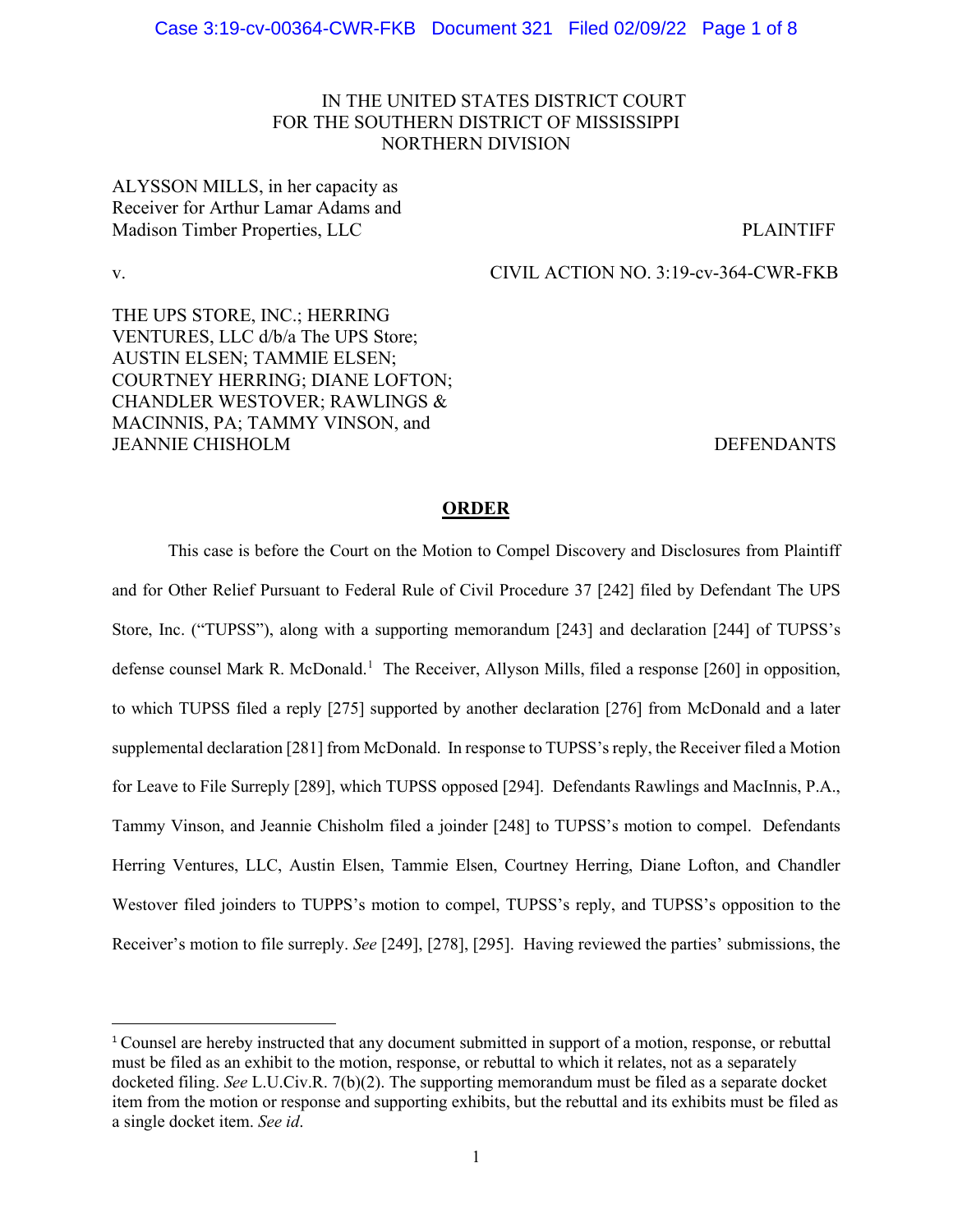# Case 3:19-cv-00364-CWR-FKB Document 321 Filed 02/09/22 Page 2 of 8

Court finds that TUPSS's motion [242] to compel should be granted in part and denied in part, and that the Receiver's motion [289] to file surreply should be denied.

TUPSS's motion [242] to compel urges the Court to order the Receiver to supplement its responses and produce documents in response to the following written discovery: Request for Production of Documents Nos. 2, 3, 7, 8, 9, 10, and 11; Request for Admissions Nos. 1, 3, 4, 5, 6, 7, 8, 9, 11, 13, and 14; and Interrogatory Nos. 2, 3, 4, 5, 6, 7, 8, 9, 10, 12, 13, 14, and 22. The motion [242] also requests sanctions and other relief, primarily related to allegations involving the Receiver's initial disclosures.

After TUPSS filed the instant motion, this Court created a new case for consolidated discovery in cases filed by the Receiver. *See In Re Consolidated Discovery in Cases Filed by Alysson Mills, in Her Capacity as Receiver for Arthur Lamar Adams and Madison Timber Properties, LLC* ("*In Re Consolidated Discovery*"), Civil Action No. 3:22-cv-36-CWR-FKB. The purpose of consolidating discovery in the Receiver's cases was to avoid duplicative discovery. To that end, the Court entered a Case Management Order in *In Re Consolidated Discovery*, which *inter alia* set a new initial disclosures deadline of February 21, 2022. *See In Re Consolidated Discovery*, at [7] at 2. Since the filing of the instant motion, the Court has also sought input from the parties on initial disclosures and discovery and held multiple case management conferences in which the Court has given the parties guidance and instruction on disclosures and discovery. Under the circumstances, the Court finds that TUPSS's requests for sanctions and similar relief against the Receiver pursuant to Fed. R. Civ. P. 37 should be denied.

The remainder of the motion [242] regarding TUPSS's written discovery is granted in part and denied in part, as set forth below.

#### REQUESTS FOR PRODUCTION OF DOCUMENTS

REQUEST FOR PRODUCTION NO. 2: The motion is granted as to Request for Production No. 2. The Court orders the Receiver to supplement its response to this request and produce the responsive documents in its possession, custody, or control. If the Receiver has already produced all such documents, her supplemental response shall so state. For all such documents withheld from production, the Receiver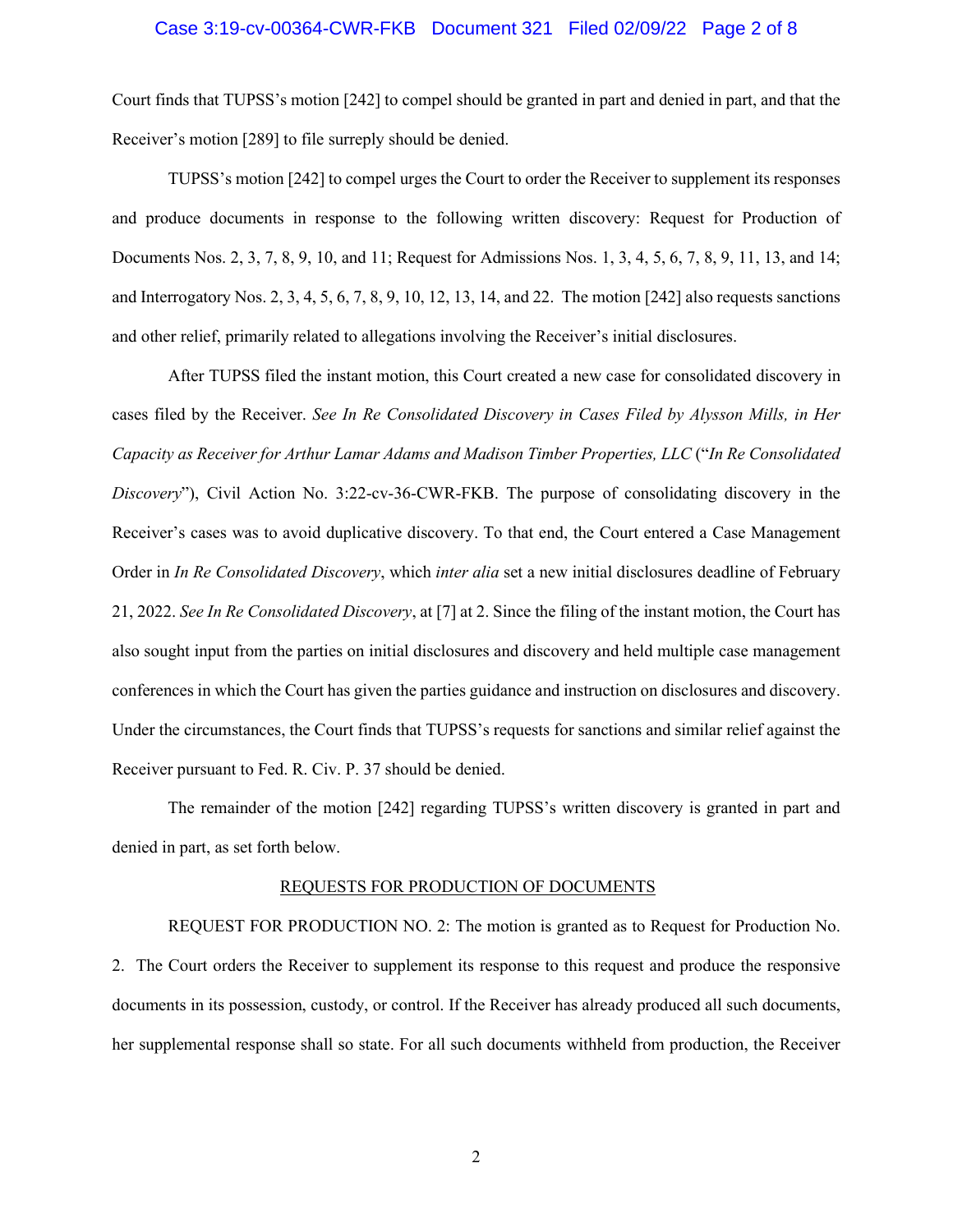# Case 3:19-cv-00364-CWR-FKB Document 321 Filed 02/09/22 Page 3 of 8

must produce a privilege log in compliance with L.U.Civ.R. 26(e) and specifically identify all withheld documents responsive to this request.

REQUEST FOR PRODUCTION NO. 3: The motion is granted as to Request for Production No. 3. The Court orders the Receiver to supplement its response to this request and produce the responsive documents in its possession, custody, or control. If the Receiver has already produced all such documents, her supplemental response shall so state. For all such documents withheld from production, the Receiver must produce a privilege log in compliance with L.U.Civ.R. 26(e) and specifically identify all withheld documents responsive to this request.

REQUEST FOR PRODUCTION NO. 7: The motion is denied as to Request for Production No. 7. The Court finds that this request is overly broad.

REQUEST FOR PRODUCTION NO. 8: The motion is denied as to Request for Production No. 8. The Court finds that this request is overly broad.

REQUEST FOR PRODUCTION NO. 9: The motion is granted as to Request for Production No. 9. The Court orders the Receiver to supplement its response to this request and produce the responsive documents in its possession, custody, or control. If the Receiver has already produced all such documents, her supplemental response shall so state. For all such documents withheld from production, the Receiver must produce a privilege log in compliance with L.U.Civ.R. 26(e) and specifically identify all withheld documents responsive to this request.

REQUEST FOR PRODUCTION NO. 10: The motion is granted as to Request for Production No. 10. The Court orders the Receiver to supplement its response to this request and produce the responsive documents in its possession, custody, or control. If the Receiver has already produced all such documents, her supplemental response shall so state. For all such documents withheld from production, the Receiver must produce a privilege log in compliance with L.U.Civ.R. 26(e) and specifically identify all withheld documents responsive to this request.

REQUEST FOR PRODUCTION NO. 11: The motion is denied as to Request for Production No. 11. The Court finds that this request is overly broad.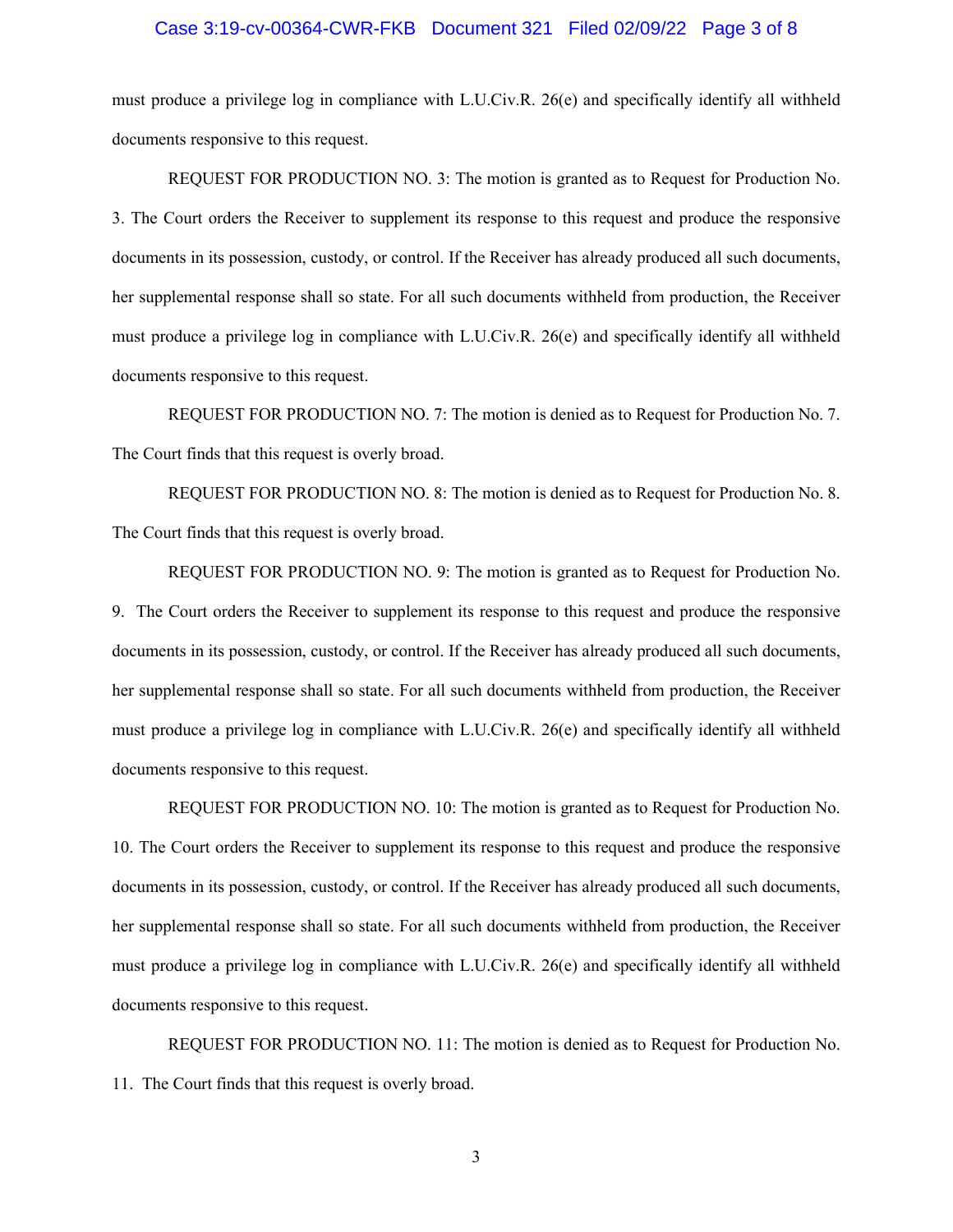#### REQUESTS FOR ADMISSIONS

REQUEST FOR ADMISSION NO. 1: The motion is granted as to Request for Admission No. 1. The Court orders the Receiver to conduct a search for any original Timber Deeds in her possession and provide a supplemental response indicating the results of the search. *See* Fed. R. Civ. P. 36(a)(4) ("The answering party may assert lack of knowledge or information as a reason for failing to admit or deny only if the party states that it has made reasonable inquiry and that the information it knows or can readily obtain is insufficient to enable it to admit or deny.").

REQUEST FOR ADMISSION NO. 3: The motion is denied as to Request for Admission No. 3. The Court finds that the Receiver has sufficiently responded to Defendant's request. *See* Fed. R. Civ. P. 36(a)(4) ("If a matter is not admitted, the answer must specifically deny it or state in detail why the answering party cannot truthfully admit or deny it. A denial must fairly respond to the substance of the matter.").

REQUEST FOR ADMISSION NO. 4: The motion is denied as to Request for Admission No. 4. The Court finds that the Receiver has sufficiently responded to Defendant's request. *See* Fed. R. Civ. P.  $36(a)(4)$ .

REQUEST FOR ADMISSION NO. 5: The motion is denied as to Request for Admission No. 5. The Court finds that the Receiver has sufficiently responded to Defendant's request. *See* Fed. R. Civ. P.  $36(a)(4)$ .

REQUEST FOR ADMISSION NO. 6: The motion is denied as to Request for Admission No. 6. The Court finds that this request, as worded, is vague and ambiguous.

REQUEST FOR ADMISSION NO. 7: The motion is denied as to Request for Admission No. 7. *See Duncan v. Nunez*, No. 1:17-cv-1623-P, 2019 WL 5862001, at \*4 (W.D. La. Nov. 7, 2019) (citing *Nat'l Semiconductor Corp. v. Ramtron Int'l Corp.*, 265 F.Supp. 2d 71, 74 (D.D.C. 2003) for proposition that "validity of a qualified answer to a request for admission must await the trial"); 7 Moore's Federal Practice, § 36.12 (2019) ("A motion to determine the sufficiency of a response to a request for admission is not to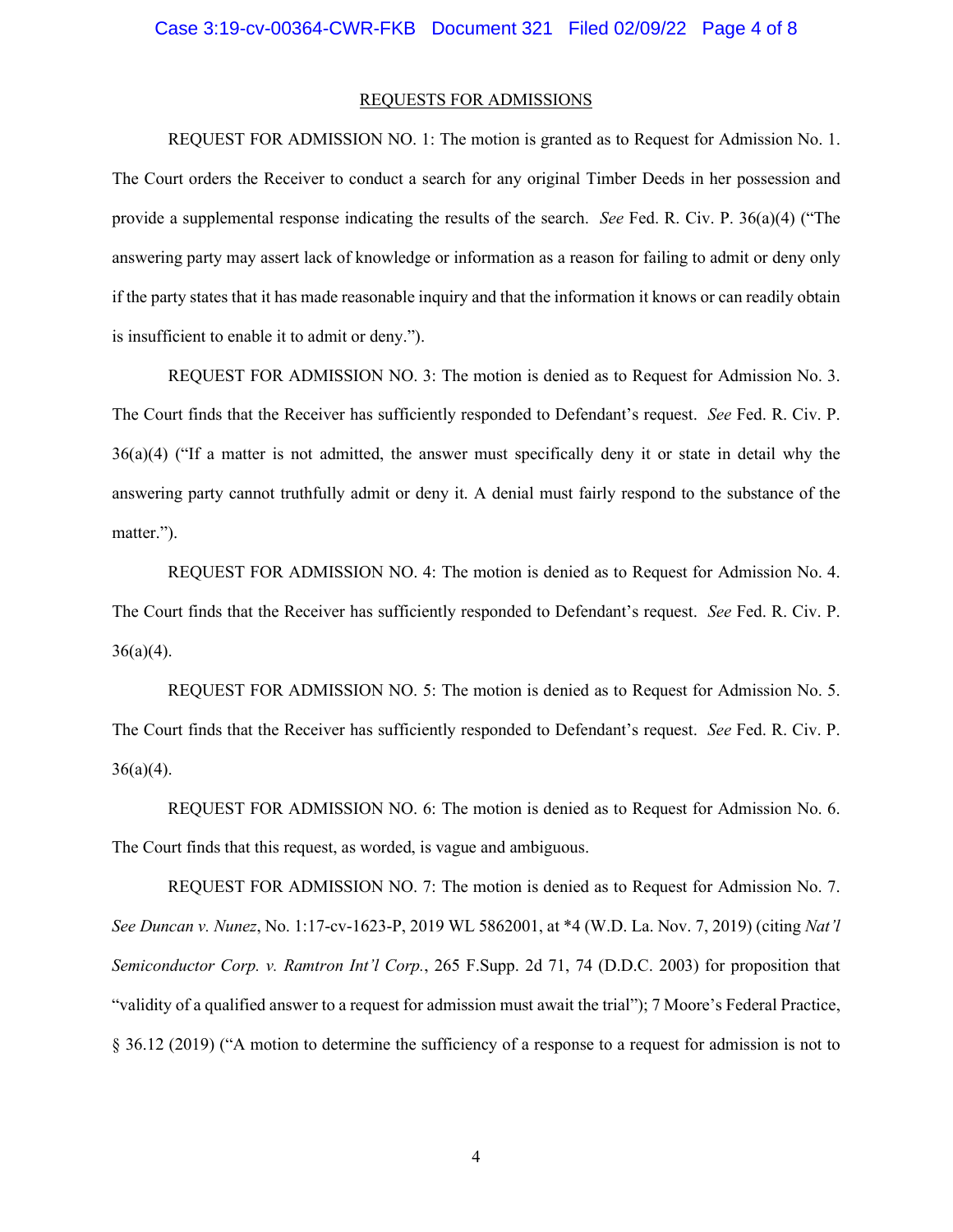# Case 3:19-cv-00364-CWR-FKB Document 321 Filed 02/09/22 Page 5 of 8

be used as an attempt to litigate the accuracy of a response. Rule 36 does not authorize the court to make determinations on the accuracy of responses before trial.").

REQUEST FOR ADMISSION NO. 8: The motion is granted as to Request for Admission No. 8. The Court orders the Receiver to provide a response in conformity with the answering requirements of Fed. R. Civ. P. 36(a)(4).

REQUEST FOR ADMISSION NO. 9: The motion is granted as to Request for Admission No. 9. The Court orders the Receiver to provide a response in conformity with the answering requirements of Fed. R. Civ. P. 36(a)(4).

REQUEST FOR ADMISSION NO. 11: The motion is denied as to Request for Admission No. 11. *See Duncan*, 2019 WL 5862001, at \*4; 7 Moore's Federal Practice, § 36.12 (2019).

REQUEST FOR ADMISSION NO. 13: The motion is granted as to Request for Admission No. 13. The Court orders the Receiver to provide a supplemental response in conformity with the answering requirements of Fed. R. Civ. P. 36(a)(4).

REQUEST FOR ADMISSION NO. 14: The motion is denied as to Request for Admission No. 14. The Court finds that the Receiver has sufficiently responded to Defendant's request. *See* Fed. R. Civ. P.  $36(a)(4)$ .

#### INTERROGATORIES

INTERROGATORY NO. 2: The motion is granted as to Interrogatory No. 2. The Court orders the Receiver to provide a supplemental response that identifies by Bates number all documents received from law enforcement agencies. To the extent the Receiver objects to identifying any such documents on a claim of any privilege, the Receiver must produce a privilege log as to all such documents in compliance with L.U.Civ.R. 26(e) and sufficiently identify the documents "in a manner that, without revealing information itself privileged or protected, will enable other parties to assess the claim." Fed. R. Civ. P.  $26(b)(5)(A)(ii)$ .

INTERROGATORY NO. 3: The motion is denied as to Interrogatory No. 3. The interrogatory requests "information and belief," and the Receiver represents that she "responded with the information known to her." [260] at 19.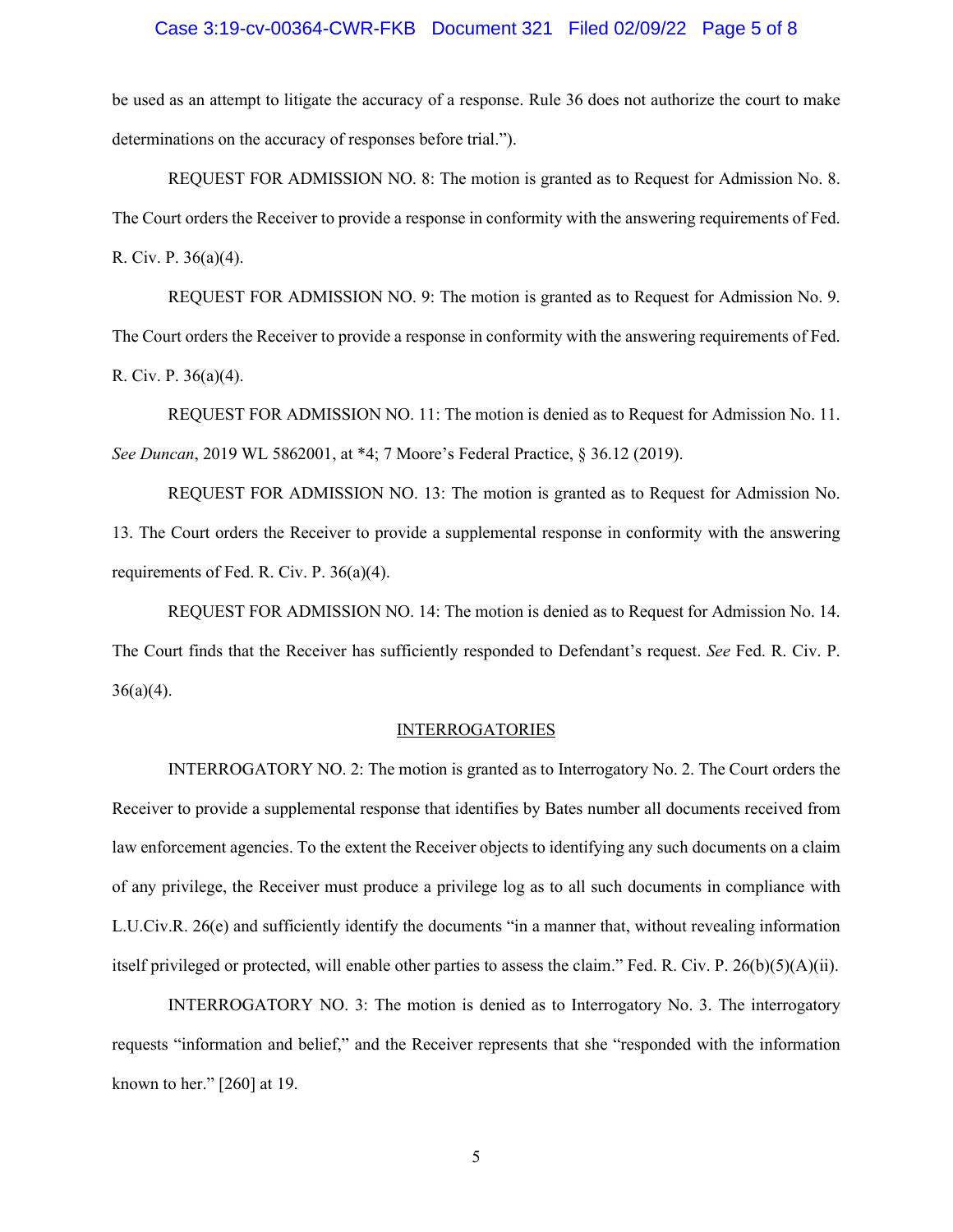# Case 3:19-cv-00364-CWR-FKB Document 321 Filed 02/09/22 Page 6 of 8

INTERROGATORY NO. 4: The motion is denied as to Interrogatory No. 4. The Receiver represents that she "responded with the information known to her." [260] at 19.

INTERROGATORY NO. 5: The motion is denied as to Interrogatory No. 5. The interrogatory requests "information and belief," and the Receiver represents that she "responded with the information known to her." [260] at 19.

INTERROGATORY NO. 6: The motion is granted as to Interrogatory No. 6. The Receiver objects, and the Court agrees, that the interrogatory is vague and ambiguous. But it appears that in this interrogatory, TUPSS intended to ask the Receiver to identify all documents on which a Herring Ventures notary public allegedly notarized "'the signatures of purported grantors-landowners who were not present,' as alleged [by the Receiver] in Paragraph 65 of the AMENDED COMPLAINT." [243] at 39. And the Receiver's responses show that she understood that to be what TUPSS intended to ask. The Court, therefore, orders the Receiver to provide a supplemental response identifying by Bates number all documents on which a Herring Ventures notary public allegedly notarized "'the signatures of purported grantors-landowners who were not present,' as alleged [by the Receiver] in Paragraph 65 of the AMENDED COMPLAINT." *Id*. For any such documents the Receiver cannot identify by Bates number, the Receiver's supplemental response must explain why they cannot be so identified and must, to the best of the Receiver's knowledge and belief, identify all such documents.

INTERROGATORY NO. 7: The motion is denied as to Interrogatory No. 7. With respect to this interrogatory, the Receiver incorporated her arguments relating to Interrogatory No. 4, and as stated above, the Receiver represents that she "responded with the information known to her." [260] at 19-20.

INTERROGATORY NO. 8: The motion is granted as to Interrogatory No. 8. The Court orders the Receiver to provide a supplemental response identifying by Bates number the documents referenced in this interrogatory. For any such documents the Receiver cannot identify by Bates number, the Receiver's supplemental response must explain why they cannot be so identified and must, to the best of the Receiver's knowledge and belief, identify all such documents.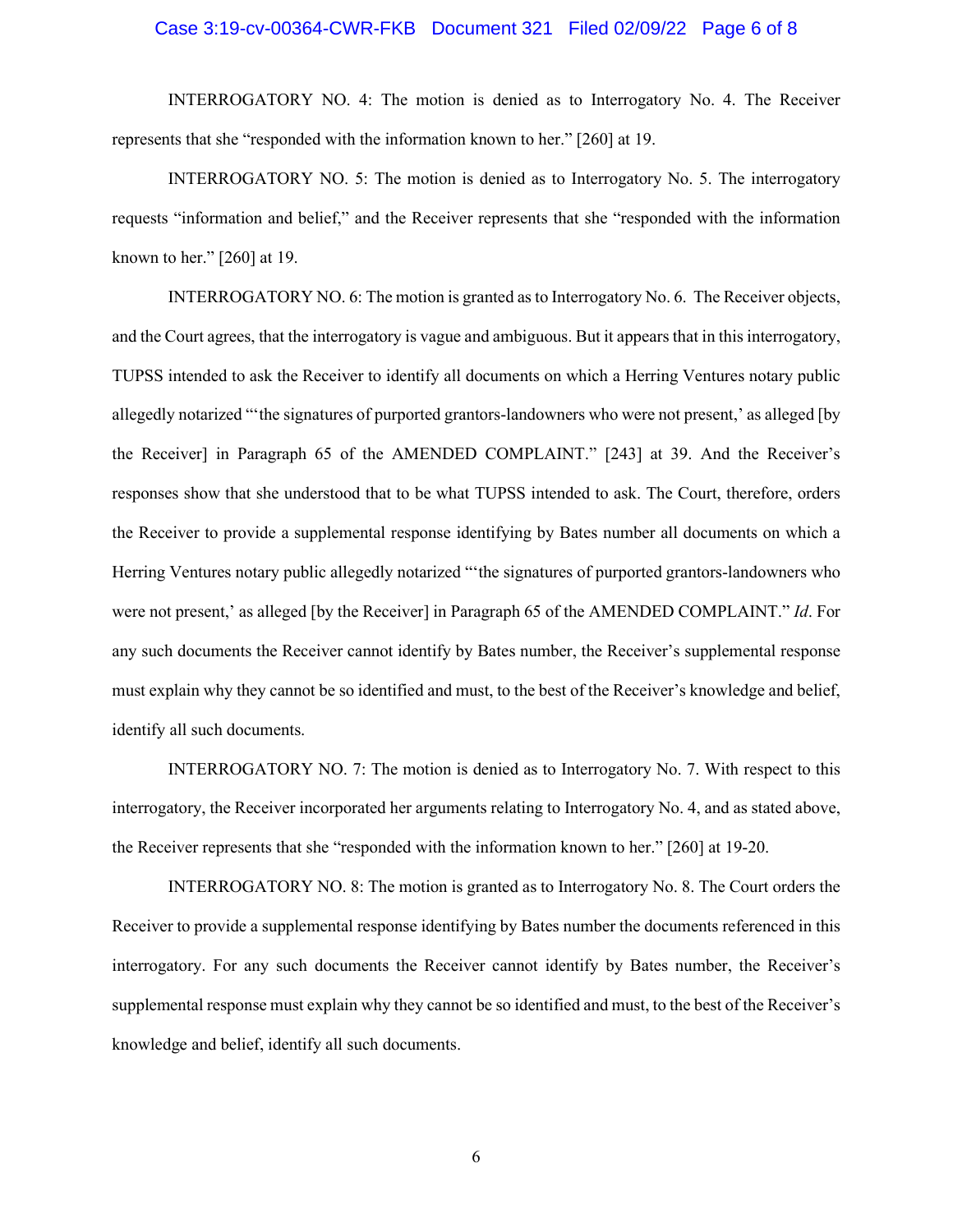# Case 3:19-cv-00364-CWR-FKB Document 321 Filed 02/09/22 Page 7 of 8

INTERROGATORY NO. 9: The motion is denied as to Interrogatory No. 9. The Court finds that the Receiver has sufficiently responded to this interrogatory.

INTERROGATORY NO. 10: The motion is denied as to Interrogatory No. 10. The Court finds that the Receiver has sufficiently responded to this interrogatory.

INTERROGATORY NO. 12: The motion is granted as to Interrogatory No. 12. The Court orders the Receiver to provide a supplemental response that provides the facts responsive to this interrogatory.

INTERROGATORY NO. 13: The motion is granted as to Interrogatory No. 13. The Court orders the Receiver to provide a supplemental response that provides the facts responsive to this interrogatory.

INTERROGATORY NO. 14: The motion is denied without prejudice as to Interrogatory No. 14. The Receiver argues that she "has not yet commenced, much less completed, discovery . . . such that she could calculate on a defendant-by-defendant basis Madison Timber's damages due to their negligence." [260] at 22. The Receiver's argument is well taken, and therefore, the motion should be denied at this time.

INTERROGATORY NO. 22: The motion is denied as to Interrogatory No. 22. The Court finds that this interrogatory is overly broad. Requesting in a single interrogatory the basis for every denial of any Request for Admission is improper.

IT IS, THEREFORE, ORDERED AND ADJUGED that TUPSS's Motion to Compel Discovery and Disclosures from Plaintiff and for Other Relief Pursuant to Federal Rule of Civil Procedure 37 [242] is granted in part and denied in part, as set forth above, and the Receiver's Motion for Leave to File Surreply [289] is denied. Specifically, the Court orders that:

- 1. By February 18, 2022, the Receiver shall provide a sworn verification of each set of responses previously served to TUPSS's interrogatories.
- 2. By March 14, 2022, the Receiver shall comply with the Court's directives above as to Request for Production Nos. 2, 3, 9, and 10; Request for Admissions Nos. 1, 8, 9, and 13; and Interrogatory Nos. 2, 6, 8, 12, and 13.
- 3. The motion is denied as to Request for Production Nos. 7, 8, and 11; Request for Admissions Nos. 3, 4, 5, 6, 7, 11, and 14; and Interrogatory Nos. 3, 4, 5, 7, 9, 10, 14, and 22.